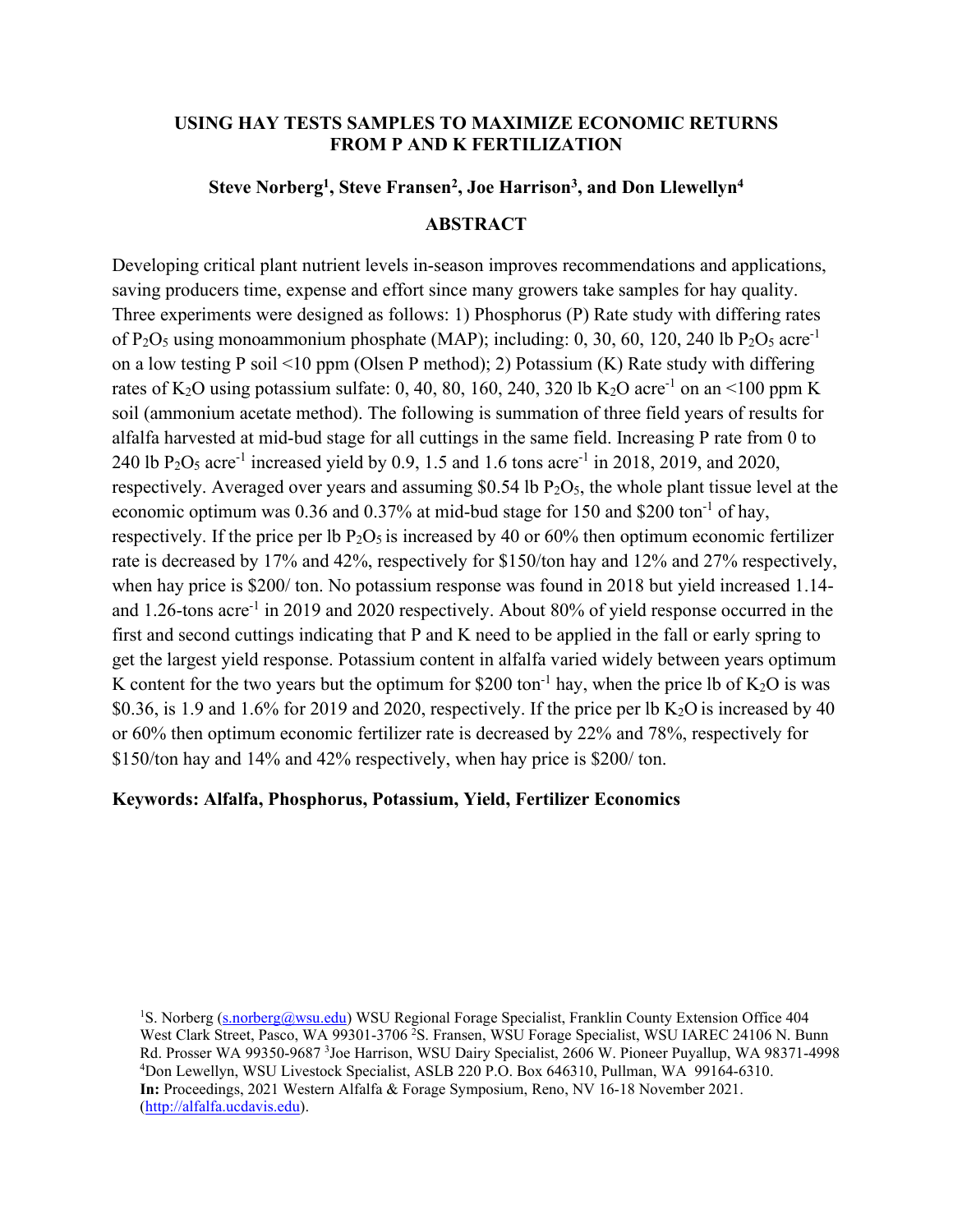#### **TRATIONAL AND OBJECTIVES**

1) Develop and calibrate phosphorus (P<sub>2</sub>O<sub>5</sub>) & potassium (K<sub>2</sub>O) nutrient recommendations for bud stage alfalfa using tissue testing for maximum profit, yield and direct comparison to current soil testing recommendations. 2) Compare efficacy of combinations of monoammonium phosphate (MAP) and struvite (magnesium ammonium phosphate, MgNH<sub>4</sub>PO<sub>4</sub>  $\cdot$  6 H<sub>2</sub>O) for fertilization of alfalfa. 3) Evaluate quality of hay samples at different  $P_2O_5$  and  $K_2O$  rates and tissue concentrations.

#### **STUDY DESCRIPTION**

**Plot Layout:** Three alfalfa research studies (P Study, K Study, and Struvite Study) were grown near Prosser, WA in South Central WA in a low P & K testing soil from 2018-2020. **P Study:** Differing rates of P<sub>2</sub>O<sub>5</sub> using MAP; including: 0, 30, 60, 120, 240 lbs./acre. **K Study:** Differing rates of  $K_2O$  using potassium sulfate: 0, 40, 80, 160, 240, 320 lbs.  $K_2O$ /acre **Analysis:** Dry matter analyzed for yield, P or K content (ICP method), hay quality (NIRS method).

## **RESULTS FOR PHOSPHORUS STUDY**

Table 1. Hay phosphorus (P) content's impact on dollars lost by misapplying P and amount of P to adjust next years rate. The optimal P content was found to be 0.36 and 0.37 % P for \$150 and \$200 per ton hay, respectively. Optimum P content was based on mid-bud stage hay harvested and averaged over three years (1998-2000) under irrigation near Prosser, WA. The optimal P content should be applicable of a wide range of locations, however economics will vary based on productivity of the field. This field was harvested five times and yielded approximately 10 tons acre in years 2 and 3. Averaged over years and assuming \$0.54 lb  $P_2O_5$ , the whole plant tissue level at the economic optimum was 0.36 and 0.37% at mid-bud stage for 150 and \$200 ton<sup>-1</sup> of hay, respectively. If the price per lb  $P_2O_5$  is increased by 40 or 60% then optimum economic fertilizer rate is decreased by 17% and 42%, respectively for \$150/ton hay and 12% and 27% respectively, when hay price is \$200/ ton. Sixty-seven percent of the yield increase was in the first and second cuttings.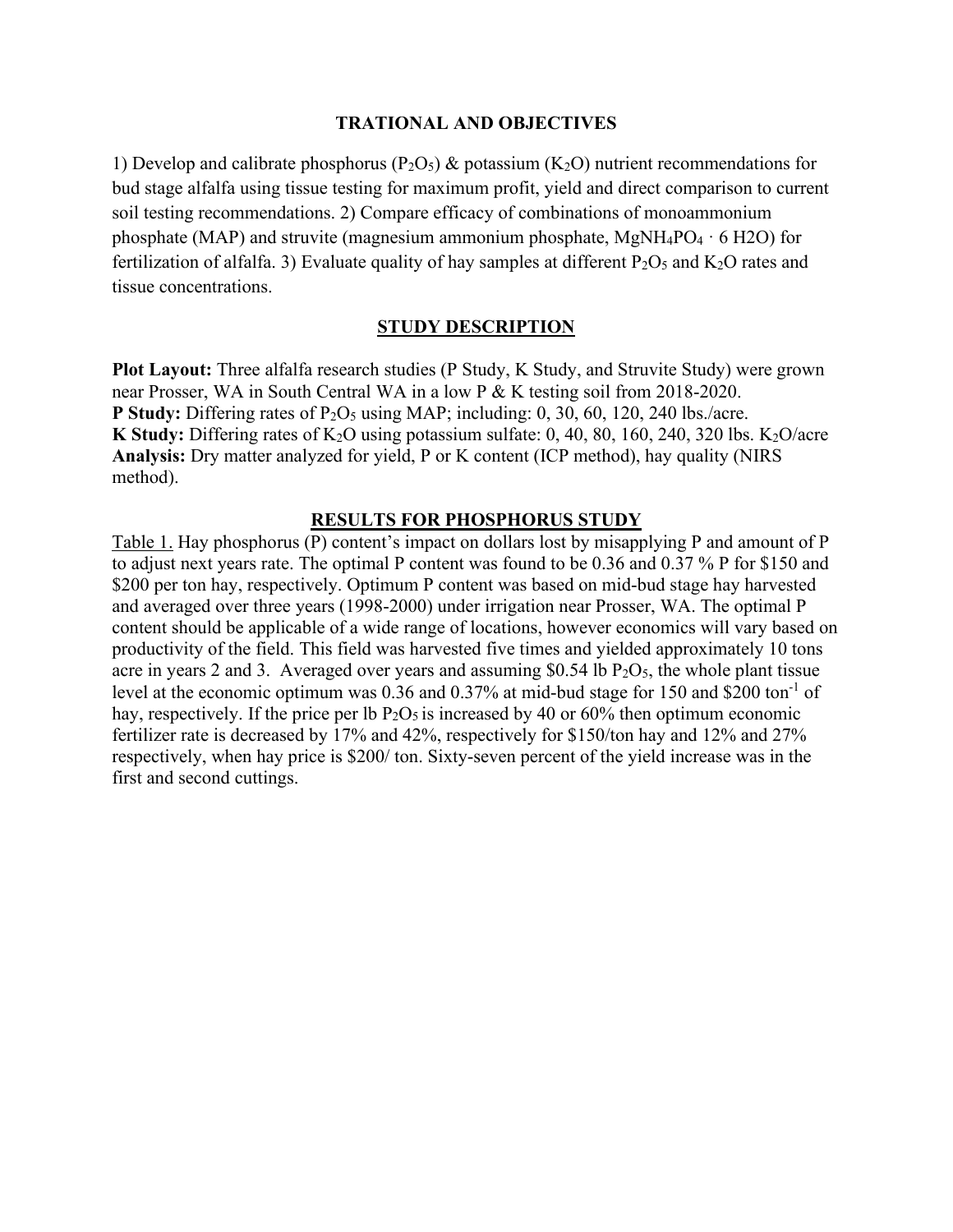**Table 1.** Impact of applying suboptimal phosphorus fertilizer rates on a 3 year stand of alfalfa with low P soil test.

| <b>Hay</b>        | Amount to increase or decrease (P)    |                                   | Dollars lost by misapplying P over 3 |                              |
|-------------------|---------------------------------------|-----------------------------------|--------------------------------------|------------------------------|
| <b>Phosphorus</b> | rate next year based on \$0.538/lb    |                                   | years                                |                              |
| (P) Content       | of $P_2O_5$                           |                                   |                                      |                              |
| $\frac{0}{0}$     | $($150 \text{ ton}^{-1} \text{ hay})$ | $(a)$ \$200 ton <sup>-1</sup> hay | $(a)$ \$150 ton <sup>-1</sup> hay    | @\$200 ton <sup>-1</sup> hay |
|                   |                                       |                                   |                                      |                              |
| 0.24              | 150                                   | 160                               | 330                                  | 522                          |
| 0.26              | 130                                   | 140                               | 250                                  | 406                          |
| 0.28              | 110                                   | 120                               | 175                                  | 294                          |
| 0.30              | 80                                    | 100                               | 108                                  | 193                          |
| 0.32              | 60                                    | 70                                | 52                                   | 104                          |
| 0.34              | 30                                    | 40                                | 12                                   | 35                           |
| 0.36              | $-10$                                 | $\theta$                          | 2                                    |                              |
| 0.38              | $-80$                                 | $-70$                             | 99                                   | 92                           |

Table 2. Influence of price of phosphorus fertilizer price on optimal economic rate of P<sub>2</sub>O<sub>5</sub> based on research at Prosser, WA from 2018-2020.

| <b>Fertilizer Price Of MAP</b><br>$(11-52-0)$                  | <b>Hay Price \$150</b><br>per Ton                                                      | <b>Hay Price</b><br>\$200 per Ton | <b>Hay Price</b><br>\$250 per Ton |
|----------------------------------------------------------------|----------------------------------------------------------------------------------------|-----------------------------------|-----------------------------------|
|                                                                | Decrease in Optimum Fertilizer Rate<br>lbs P O /acre / (% decrease)/ Optimal % P Conc. |                                   |                                   |
| Base Price \$560/Ton of MAP<br>$(\$0.54$ lb $P_2O_5$ )         | $0/(0\%)/0.36$                                                                         | $0/(0\%)/0.37$                    | $0/(0\%)/0.38$                    |
| 40% increase in Fert. Price<br>\$784/Ton (\$0.75 lb $P_2O_5$ ) | $21/(17\%)/0.35$                                                                       | $19/(12\%)/0.36$                  | $15/(9\%)/0.37$                   |
| 80% Increase in Fert. Price<br>\$1008/Ton (\$0.97 lb P O)      | $51/(42\%)/0.33$                                                                       | 39/(27%)/0.35                     | $31/(19\%)/0.36$                  |

## **RESULTS POTASSIUM STUDY**

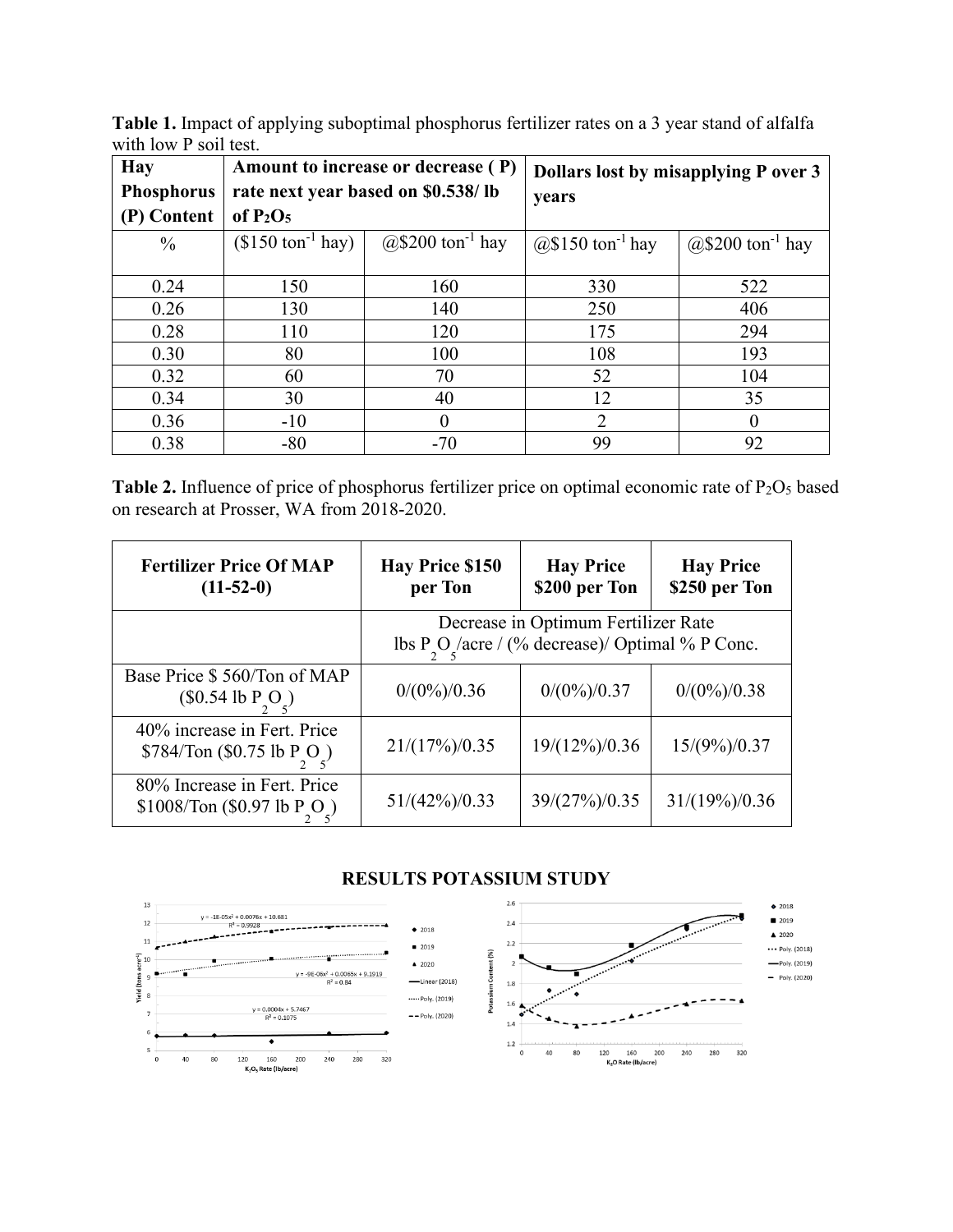**Figure 1a & 1B. Yield (1A left figure) and above ground biomass (1B right figure) of mid bloom alfalfa and as influenced by potassium rate (K2O lb/acre) in each of the three years 2018-2020.**

## **DISCUSSION OF FIGURES 1A and 1B**

Left figure shows yield increases occurred with applications of potassium sulfate in 2019 and 2020. No yield response was found in the year of spring establishment 2018. Potassium contents of the forage is shown in the figure on the right. In 2020, the third year of the experiment, application of  $K_2O$  failed to match the K forage content in the hay in the previous two years as both K accumulated was less and increased yield diluted K content. Optimum potassium tissue concentration for \$200/ton hay without quality consideration was 1.9 and 1.6% in 2019 and 2020 respectively. In 2019, RFQ was increased from 182 to 255 by increasing rate to 320 lb/K<sub>2</sub>O per acre. During the three years the 320 lb/acre treatment soil available K decreased in the soil from 92.8 ppm in spring of 2018 to 62 ppm in the fall of 2020, a 33% reduction from beginning to end of the experiment. A total of 960 lb/a K<sub>2</sub>O was applied in three years, however 1,166 lb/a K<sub>2</sub>O was removed in the hay.

| <b>Fertilizer Price Of KCI-</b><br>$(0-0-60)$                             | <b>Hay Price \$150</b><br>per Ton                                               | <b>Hay Price</b><br>\$200 per Ton | <b>Hay Price</b><br>\$250 per Ton |
|---------------------------------------------------------------------------|---------------------------------------------------------------------------------|-----------------------------------|-----------------------------------|
|                                                                           | Decrease in Optimum Fertilizer Rate<br>(lbs $K_2O/(\text{acre})$ / (% decrease) |                                   |                                   |
| Base Price \$432/Ton KCl<br>Or $$0.36$ lb K <sub>2</sub> O                | $0/(0\%)$                                                                       | $0/(0\%)$                         | $0/(0\%)$                         |
| 40% increase in Fert. Price<br>\$605/Ton KCl, $$0.50$ lb K <sub>2</sub> O | 46/(22%)                                                                        | 34/(14%)                          | $28/(11\%)$                       |
| 80% Increase in Fert. Price<br>\$950/Ton KCl, \$0.79 lb $K_2O$            | 169/(78%)                                                                       | 102/(42%)                         | $82/(31\%)$                       |

**Table 3.** Influence of potassium fertilizer price on optimal economic rate of  $K_2O$  based on research at Prosser, WA from 2018-2020.

# **MANAGEMENT RECOMMENDATIONS/CONCLUSIONS:**

- To maximize economic return, phosphorus content of alfalfa hay should use your hay test sample to determine percent P and follow recommendations in Table 2 based on hay price and price per pound of  $P_2O_5$  when harvested at mid-bud stage for hay. This is higher than published elsewhere.
- Price of fertilizer significantly influences the rate of fertilizer to put on and you can use the percentages above 2 and 3 to adjust rates.